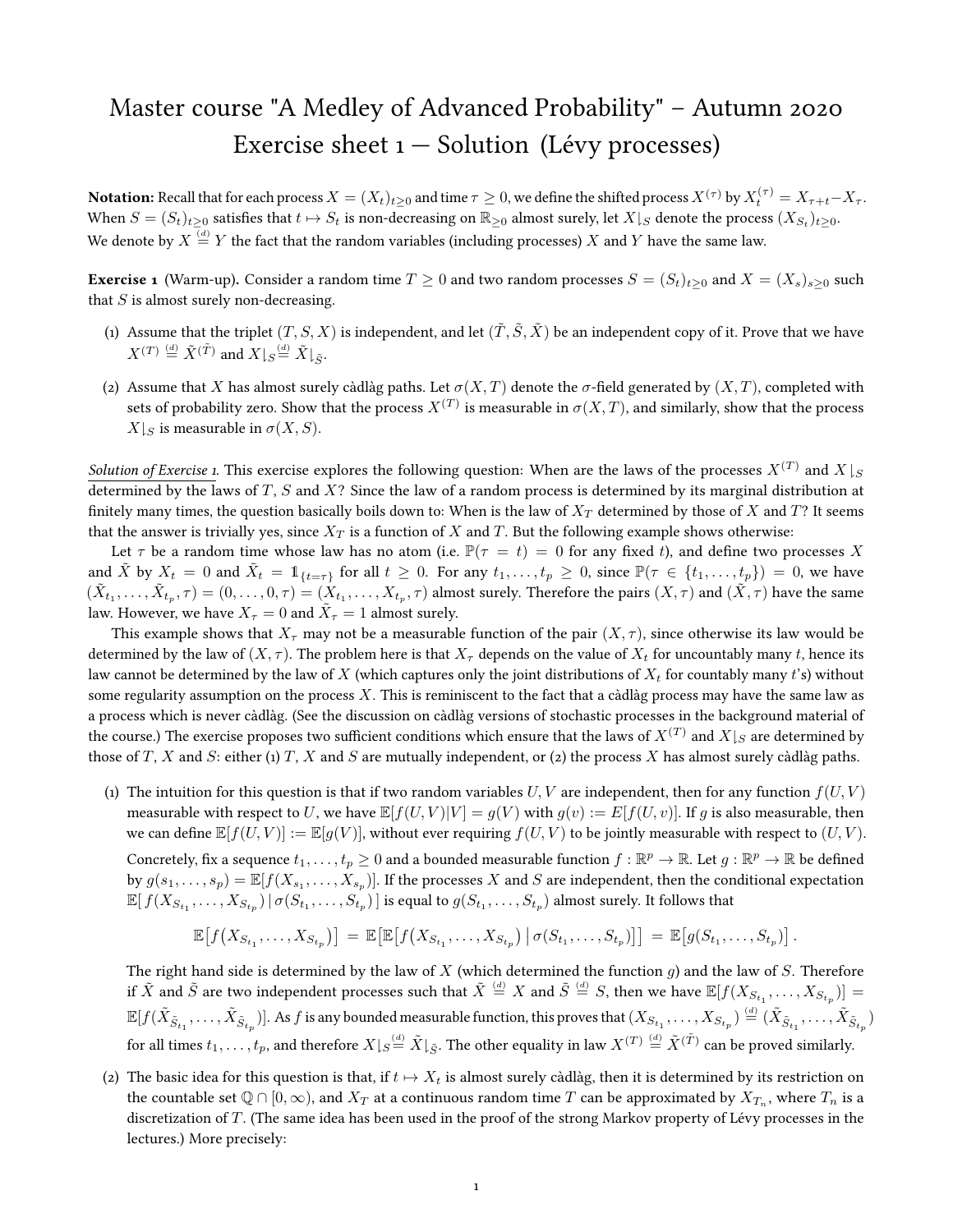For  $n\geq 1$ , let  $T_n=\frac{\lceil nT\rceil}{n}$  $\frac{nT}{n}$ , where  $\lceil x \rceil$  denotes the smallest integer greater or equal to  $x.$  It is not hard to see that  $T_n \geq T$ and  $T_n\to T$  as  $n\to\infty.$  Since  $X$  has almost surely right-continuous paths, we have  $X_T=\lim_{n\to\infty}X_{T_n}$  almost surely, and in general for any  $t_1, \ldots, t_p \ge 0$ ,  $(X_{T+t_1}-X_T, \ldots, X_{T+t_p}-X_T) = \lim_{n\to\infty} (X_{T_n+t_1}-X_{T_n}, \ldots, X_{T_n+t_p}-X_{T_n})$ almost surely. But, for each n, the random time  $T_n$  only takes values in the countable set  $\{1/n, 2/n, 3/n, \dots\}$ . Therefore

$$
X_{T_n+t_j} = \sum_{k=0}^{\infty} X_{k/n+t_j} 1\!\!1_{\{T_n=k/n\}}
$$

is measurable in  $\sigma(X,T)$  for any fixed  $t_j\geq 0.$  It follows that the vectors  $(X_{T_n+t_1}-X_{T_n},\ldots,X_{T_n+t_p}-X_{T_n}),$  and therefore  $(X_{T+t_1}-X_T,\ldots,X_{T+t_p}-X_T)$  are measurable in  $\sigma(X,T).$  This shows that the process  $X^{(T)}$  is measurable in  $\sigma(X,T)$ . Similarly, one can show that  $(X_{S_{t_1}},\ldots,X_{S_{t_p}})$ , and therefore the process  $X|_S$ , are measurable in  $\sigma(X,S)$ .

**Exercise 2** (Characterization of Lévy process). Show that a process  $X = (X_t)_{t>0}$  is a Lévy process if and only if

- (a) for all  $\tau \geq 0$ , the shifted process  $X^{(\tau)}$  is independent of  $X_\tau$  and has the same law as  $X$ , and
- (b) there exists a measurable set A of probability 1, such that for all  $\omega \in A$ , the function  $t \mapsto X_t(\omega)$  is càdlàg on  $\mathbb{R}_{>0}$ .

Solution of Exercise 2. If X is a Lévy process, then it satisfies the conditions (a) (weak Markov property) and (b) (part of the definition of Lévy processes). On the other hand, the condition (a) clearly implies that  $X$  has stationary increments, that is,  $X^{(\tau)}_s = X_{\tau+s} - X_\tau \stackrel{\scriptscriptstyle{(d)}}{=} X_s$  for all  $\tau,s \geq 0.$  It remains to show that (a) also implies that  $X$  has independent increments. This can be done by induction:

Let  $p\geq 1$  and  $0< t_1<\cdots< t_p.$  We want to deduce from (a) that the random variables  $(X_{t_1},X_{t_2}-X_{t_1},\ldots,X_{t_p}-X_{t_{p-1}})$ are independent. When  $p = 1$ , there is nothing to prove. For  $p \ge 2$ , consider the random vector

$$
\mathbf{V} := (X_{t_2-t_1}^{(t_1)}, X_{t_3-t_1}^{(t_1)} - X_{t_2-t_1}^{(t_1)}, \dots, X_{t_p-t_1}^{(t_1)} - X_{t_{p-1}-t_1}^{(t_1)}) = (X_{t_2} - X_{t_1}, X_{t_3} - X_{t_2}, \dots, X_{t_p} - X_{t_{p-1}}).
$$

According to (a),  ${\bf V}$  is independent of  $X_{t_1}$ . Moreover, it has the same law as  $(X_{t_2-t_1}, X_{t_3-t_1}-X_{t_2-t_1}, \ldots, X_{t_p-t_1}-X_{t_{p-1}-t_1}),$ whose components are mutually independent by the induction hypothesis. It follows that the  $p$  random variables  $(X_{t_1};{\bf V})=$  $(X_{t_1}, X_{t_2} - X_{t_1}, \ldots, X_{t_p} - X_{t_{p-1}})$  are mutually independent. This concludes the proof by induction.

**Exercise 3** (Lévy process indexed by an independent subordinator). Show that if X is a Lévy process and S a subordinator independent of X, then  $X|_{S}$  is also a Lévy process. If in addition X is  $\alpha$ -stable and S is  $\beta$ -stable, show that  $X|_{S}$  is  $\alpha\beta$ -stable.

Solution of Exercise 3. To prove that  $X|_S$  is a Lévy process, let us verify that it satisfies the conditions (a) and (b) of Exercise 2:

(a) Fix  $\tau \geq 0$ . We want to show that the shifted process  $(X\vert_S)^{(\tau)}$  is independent of  $(X\vert_S)_\tau$  and has the same law as  $X\vert_S$ . Observe that  $(X|_{S})^{(\tau)} = (X_{S_{\tau+t}} - X_{S_{\tau}})_{t \geq 0} = (X_{S_{\tau+t}} - X_{S_{\tau}})_{t \geq 0} = X^{(S_{\tau})}|_{S^{(\tau)}},$  and  $(X|_{S})_{\tau} = X_{S_{\tau}}$ .

Let us start by proving that the triplet  $(X^{(S_\tau)},S^{(\tau)},X_{S_\tau})$  is independent: consider  $\mathbb E[f(X^{(S_\tau)})g(S^{(\tau)})h(X_{S_\tau})]$  for bounded measurable functions  $f,g:\mathbb{R}^{[0,\infty)}\to\mathbb{R}$  and  $h:\mathbb{R}\to\mathbb{R}.$  Thanks to the Markov property of  $S$ , the random variable  $S_{\tau}$  is independent of  $S^{(\tau)}.$  It is also independent of  $X.$  It follows that

$$
\mathbb{E}[f(X^{(S_{\tau})})g(S^{(\tau)})h(X_{S_{\tau}})|S_{\tau}] = F(S_{\tau}) \quad \text{where} \quad F(s) := \mathbb{E}[f(X^{(s)})g(S^{(\tau)})h(X_s)].
$$

Since  $X$  is a Lévy process independent of  $S$ , the triplet  $(X^{(s)},X_s,S^{(\tau)})$  is independent for each  $s\geq 0.$  Hence we have  $F(s) \ = \ \mathbb{E}[f(X^{(s)})] \cdot \mathbb{E}[g(S^{(\tau)})] \cdot \mathbb{E}[h(X_s)] \ = \ \mathbb{E}[f(X)] \cdot \mathbb{E}[g(S)] \cdot \mathbb{E}[h(X_s)] \text{ for all } s \geq 0, \text{ where we used the Markov function } \mathbb{E}[f(X_s) \cdot \mathbb{E}[h(X_s)]] \leq \mathbb{E}[f(X_s) \cdot \mathbb{E}[h(X_s)]] \cdot \mathbb{E}[h(X_s) \cdot \mathbb{E}[h(X_s)]] \leq \mathbb{E}[f(X_s) \cdot \mathbb{E}[h(X_s)]] \cdot \mathbb{E}[h(X_s) \cdot \$ property of both  $X$  and  $S$ . It follows that

$$
\mathbb{E}[f(X^{(S_{\tau})})g(S^{(\tau)})h(X_{S_{\tau}})] = \mathbb{E}[F(S_{\tau})] = \mathbb{E}[f(X)] \cdot \mathbb{E}[g(S)] \cdot \mathbb{E}[h(X_{S_{\tau}})],
$$

that is,  $X^{(S_{\tau})},S^{(\tau)}$  and  $X_{S_{\tau}}$  are mutually independent, and  $X^{(S_{\tau})}\stackrel{(d)}{=}X$  and  $S^{(\tau)}\stackrel{(d)}{=}S.$ 

It is not hard to see that the process  $X^{(S_\tau)}$  also has almost surely càdlàg paths. Therefore, thanks to Exercise 1(b),  $X^{(S_{\tau})}|_{S^{(\tau)}}$  is a measurable function of  $X^{(S_{\tau})}$  and  $S^{(\tau)}.$  It follows that  $(X|_{S})^{(\tau)}=X^{(S_{\tau})}|_{S^{(\tau)}}$  is independent of  $X_{S_{\tau}}$ and has the same distribution as  $X|_{S}$ .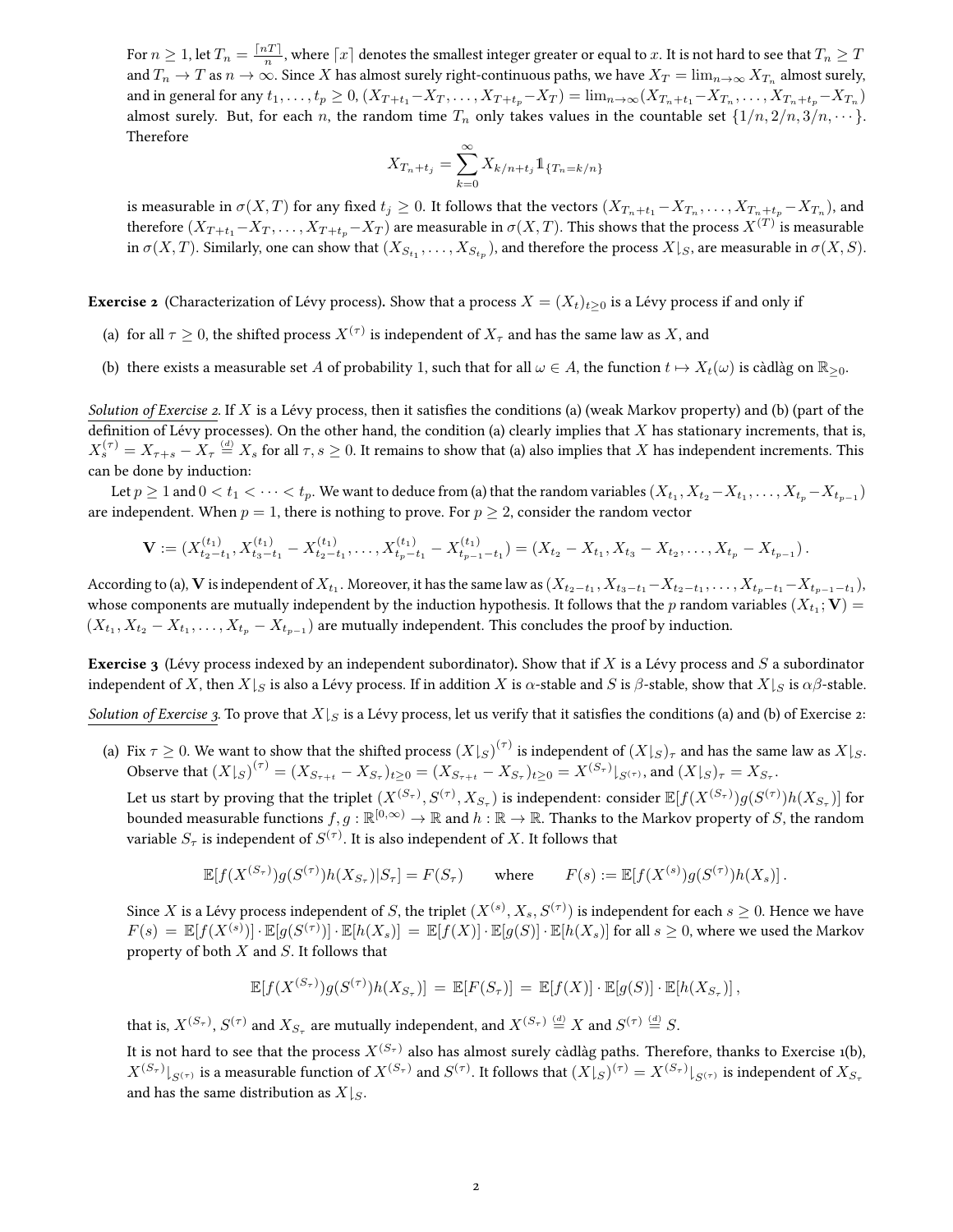(b) Since X is a Lévy process and S a subordinator, there exists a measurable set A of probability 1, such that for all  $\omega \in A$ , both  $s \mapsto X_s(\omega)$  and  $t \mapsto S_t(\omega)$  are càdlàg on  $\mathbb{R}_{\geq 0}$ , and  $t \mapsto S_t(\omega)$  is non-decreasing. On this event A, we have

 $\lim_{\tau \to 0^+} X_{S_{t+\tau}}(\omega) = \lim_{s \to 0^+} X_{S_t+s}(\omega) = X_{S_t}(\omega)$  and  $\lim_{\tau \to 0^+} X_{S_{t-\tau}}(\omega) = \lim_{s \to 0^+} X_{S_{t-\sigma}}(\omega) = X_{(S_{t-\tau})}(\omega)$ ,

that is,  $t \mapsto X_{S_t}(\omega)$  is càdlàg for all  $\omega \in A$ . Combining this with (a), we see that  $X\vert_S$  is a Lévy process.

By definition, a Lévy process  $X$  is  $\alpha$ -stable if and only if the rescaled process  $(\lambda^{-1}X_{\lambda^\alpha s})_{s\ge0}$  has the same law as  $X$  for all  $\lambda>0.$  Now if  $X$  is  $\alpha$ -stable and  $S$  is  $\beta$ -stable, then we have  $X\stackrel{(d)}{=}\tilde{X}:=(\lambda^{-1}X_{\lambda^{\alpha}s})_{s\geq 0}$  and  $S\stackrel{(d)}{=}\tilde{S}:=(\Lambda^{-1}S_{\Lambda^{\beta}t})_{t\geq 0}$ for all  $\lambda,\Lambda>0.$  It is clear that  $\tilde{X}$  and  $\tilde{S}$  are independent. Therefore by Exercise 1,  $X\vert_{S} \stackrel{(d)}{=} \tilde{X}\vert_{\tilde{S}}.$  When  $\Lambda=\lambda^\alpha,$  the right hand side is equal to  $\tilde X|_{\tilde S}=(\lambda^{-1}X_{S_{\lambda^{\alpha\beta}t}})_{t\geq 0}.$  Since this is true for all  $\lambda>0,$  the process  $X|_S$  is  $\alpha\beta$ -stable.

**Exercise 4** (Ladder time process). Let  $X$  be a Lévy process with no positive jumps such that  $\limsup X_t = \infty$  almost surely.  $t\rightarrow\infty$ For all  $a \ge 0$ , let  $T_a = \inf \{ t \ge 0 \, | \, X_t > a \}.$ 

- (1) Show that almost surely,  $T_a < \infty$  and  $X_{T_a} = a$  for all  $a \ge 0$ . (Mind the order of the quantifiers.)
- (2) Show that  $T = (T_a)_{a \geq 0}$  is a subordinator. (The process T is called the (ascending) ladder time process of X.)
- (3) Show that if X is  $\alpha$ -stable, then T is  $\frac{1}{\alpha}$ -stable. What values can  $\alpha$  take?

### Solution of Exercise 4.

(1) The condition  $\limsup_{t\to\infty} X_t = \infty$  implies that for all  $a \geq 0$ , there exists  $t \geq 0$  such that  $X_t \geq 0$ . That is,  $T_a < \infty$ . Moreover, if  $t \mapsto X_t$  is càdlàg on  $\mathbb{R}_{\geq 0}$ , then the definition of  $T_a$  implies that

$$
X_{T_a} = \lim_{t \to 0^+} X_{T_a + t} \ge a \quad \text{and} \quad X_{T_a^-} = \lim_{t \to 0^+} X_{T_a - t} \le a \, .
$$

Since  $X$  has no positive jumps, we also have  $X_{T_a}\leq X_{T_a^-}.$  If follows that  $X_{T_a}=a.$ 

The above discussion shows that we have  $T_a < \infty$  and  $X_{T_a} = a$  whenever  $\limsup_{t\to\infty} X_t = \infty$  and  $t \mapsto X_t$  is càdlàg on  $\mathbb{R}_{>0}$ . By assumption, the latter conditions are true on a measurable set of probability 1. Therefore almost surely, we have  $T_a < \infty$  and  $X_{T_a} = a$  for all a.

(2) It is clear that the process T has non-decreasing paths. First, we notice that  $T_a$  is a stopping time: Indeed, it is clear that  ${T_a \leq t} \in \mathcal{F}_{t+\epsilon}$  for all  $t \geq 0$  and  $\epsilon > 0$ , where  $(\mathcal{F}_t)_{t>0}$  is the canonical filtration of the Lévy process X, completed with zero probability sets. It follows that  $\{T_a\leq t\}\in\bigcap_{\epsilon>0}\mathcal{F}_{t+\epsilon}=\mathcal{F}_t$ , where the second equality comes from the right-continuity of the Lévy filtration (which generalizes Blumenthal's zero-one law from  $t = 0$  to arbitrary time t). Hence  $T_a$  is a stopping time.

Let us show that the process  $T = (T_a)_{a \geq 0}$  is a Lévy process using the characterization in Exercise 2:

(a) When the process X has almost surely càdlàg path, we have  $T = (\inf\{t \geq 0 : X_t > a\})_{a>0} = (\inf\{t \in \mathbb{Q}_{>0} : X_t > a\})$  $X_t > a$ )<sub>a>0</sub> almost surely. The process on the right hand side depends only on the value of X at countably many times, therefore is a measurable function of the process X. Denote it by  $F(X)$ . Then we have  $T = F(X)$ almost surely for any Lévy process X.

Fix  $b\geq 0.$  Observe that the shifted process  $T^{(b)}$  satisfies

$$
T_a^{(b)} = T_{a+b} - T_b = \inf \{ t \ge 0 : X_{T_b+t} > a+b \} = \inf \{ t \ge 0 : X_{T_b+t} - X_{T_b} > a \},
$$

that is,  $T_a^{(b)}=\inf\{t\geq 0: \, X_t^{(T_b)} > a\}$  for all  $a\geq 0.$  Since  $X^{(T_b)}$  is a Lévy process, we have  $T^{(b)}=F(X^{(T_b)})$ almost surely. By the strong Markov property, we have  $X^{(T_b)}\stackrel{(d)}{=}X.$  Applying the mapping  $F$  to both sides gives  $T^{(b)}\stackrel{(d)}{=}T.$  Moreover,  $X^{(T_b)}$  is independent of the  $\sigma$ -field  $\mathcal{F}_{T_b}.$  But  $T_b$  is  $\mathcal{F}_{T_b}$ -measurable. Hence the process  $X^{(T_b)}$ is independent of  $T_b$ , and therefore  $T^{(b)}=F(X^{(T_b)})$  is also independent of  $T_b$ .

Notice that the identity in distribution  $T_0\stackrel{(d)}{=}T_0^{(b)}=T_b-T_b$  guarantees that  $T_0=0$  almost surely.

(b) Since the function  $a \mapsto T_a$  is non-decreasing, it has left and right limit at every point. On the other hand, the definition of  $T_a$  implies that for all  $\epsilon > 0$ , there exists  $t \in (T_a, T_a + \epsilon)$  such that  $X_t > a$ . For any  $b \in (a, X_t)$ , we have  $T_a \le T_b \le t < T_a + \epsilon$ . This shows that  $\lim_{b\to a^+} T_b = T_a$ . Hence the paths of T are almost surely càdlàg.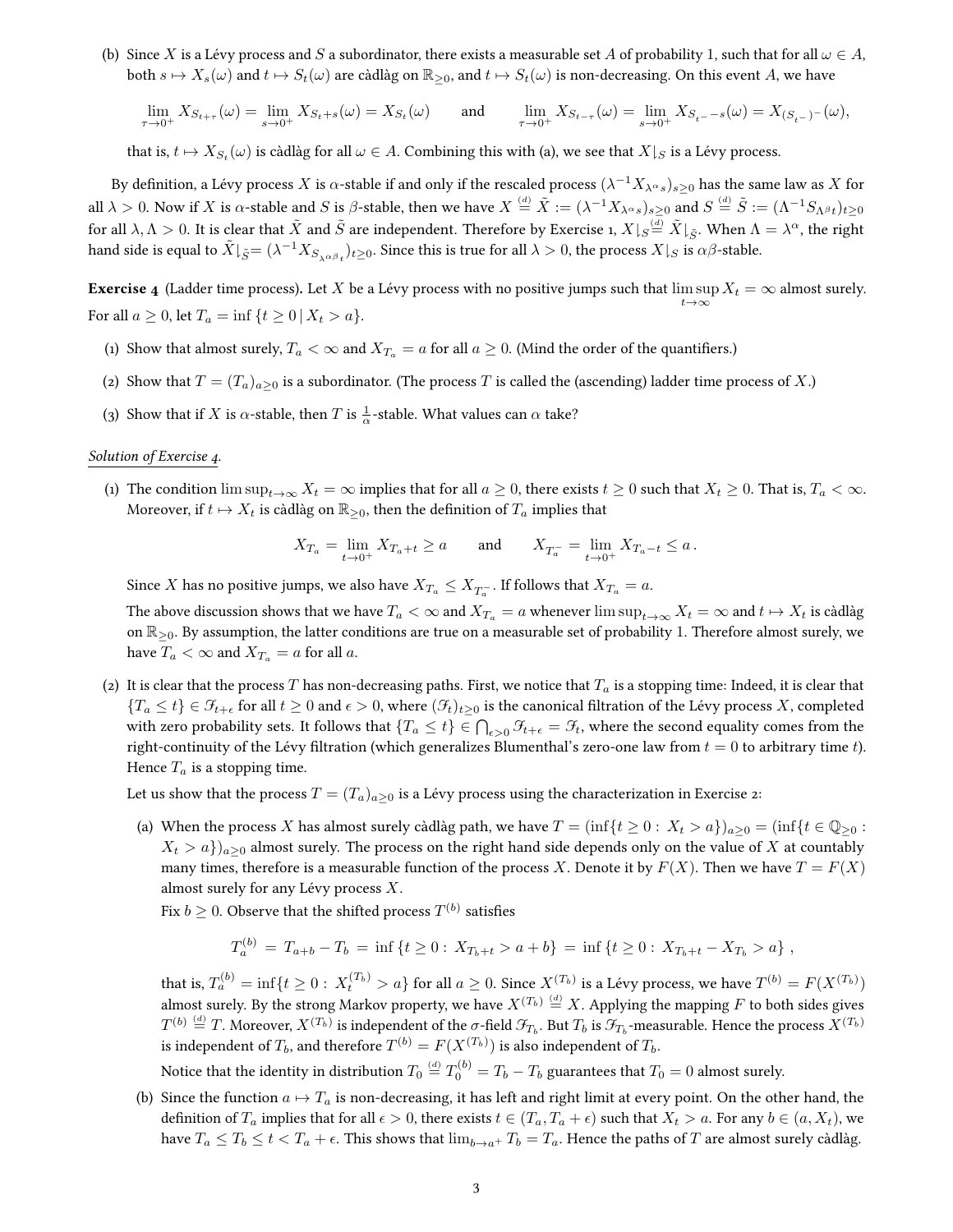(3) Let  $\tilde{X} = (\lambda^{-1}X_{\lambda^{\alpha}t})_{t \geq 0}$ . The ladder time process of  $\tilde{X}$  is given by  $\tilde{T}_a = \inf \{ t \geq 0: X_{\lambda^{\alpha}t} > \lambda a \} = \lambda^{-\alpha}T_{\lambda a}$ . According to the discussion in Part (a) of Question (2), we have  $\tilde{T} = F(\tilde{X})$  almost surely. Now if  $\tilde{X}$  is  $\alpha$ -stable, then  $X\overset{(d)}{=}\tilde{X}$  for all  $\lambda>0.$  Applying  $F$  to boths sides gives that  $T\overset{(d)}{=}\tilde{T}$  for all  $\lambda>0,$  which implies that  $T$  is  $\frac{1}{\alpha}$ -stable. Since *T* is a  $\frac{1}{\alpha}$ -stable subordinator, we must have  $\frac{1}{\alpha} \in (0,1)$ , therefore  $\alpha \in (1,2]$ . Indeed, X cannot be an  $\alpha$ -stable Lévy process with  $\alpha \in (0,1]$ , since in that case having no positive jumps would imply that  $-X$  is a subordinator (c.f. the construction of general  $\alpha$ -stable processes in the lectures, see also Exercise 5 and 6),

which contradicts the assumption that  $\limsup_{t\to\infty} X_t = \infty$  almost surely. On the other hand, for  $\alpha \in (1,2]$ , the α-stable Lévy processes are martingales and we always have  $\limsup_{t\to\infty} X_t = \infty$  almost surely. (Interested readers may try to prove the following fact: for the general Lévy process X, either  $\limsup_{t\to\infty}X_t=\infty$  almost surely, or  $\lim_{t\to\infty} X_t = -\infty$  almost surely.)

**Exercise 5** (Cauchy process). Recall that the Cauchy process C is the Lévy process with characteristic exponent  $\Psi(\lambda) = -|\lambda|$ .

- (1) Show that the marginal distribution of the Cauchy process is given by  $\mathbb{P}(C_t \in [x, x + dx]) = \frac{t}{t^2 + x^2} \frac{dx}{\pi}$ . (One can use the Fourier transform formula that  $\int_{\mathbb{R}} \frac{e^{i\lambda x}}{1+x^2} \mathrm{d}x = \pi e^{-|\lambda|}$  for all  $\lambda \in \mathbb{R}$ ).
- (2) What is the Lévy-Khinchine triplet  $(a, b, \Pi)$  of the Cauchy process?
- (3) Show that a Lévy process X is 1-stable if and only if it is of the form  $X_t = u \cdot C_t + bt$ , where  $u \ge 0$  and  $b \in \mathbb{R}$ . (Notice that the Lévy measure of X has to be symmetric. Compare this to the  $\alpha$ -stable processes with  $\alpha \in (0,1) \cup (1,2)$ .)
- (4) Let  $B=(B_s)_{s\geq 0}$  be the standard Brownian motion, and T be a  $\frac{1}{2}$ -stable subordinator independent of B. Show that  $B|_T$  is a multiple of the Cauchy process.

(Remark: compare this to the case where  $T_a$  is defined as the hitting time of level a by the Brownian motion  $B$ .)

## Solution of Exercise 5.

(1) By the definition of the characteristic exponent, we have  $\mathbb{E}[e^{i\lambda C_t}] = e^{t\Psi(\lambda)} = e^{-|t\lambda|}$  for all  $t \geq 0$ . Using the Fourier transform formula provided in the question, we see that

$$
e^{-|t\lambda|}=\frac{1}{\pi}\int_{\mathbb{R}}\frac{e^{i\lambda t x}}{1+x^2}\mathrm{d}x=\frac{1}{\pi}\int_{\mathbb{R}}\frac{e^{i\lambda x}}{1+(x/t)^2}\frac{\mathrm{d}x}{t}=\int_{\mathbb{R}}e^{i\lambda x}\frac{t}{t^2+x^2}\frac{\mathrm{d}x}{\pi}
$$

for all  $\lambda \in \mathbb{R}$ . Since the characteristic function of a random variable uniquely determines its distribution, we have  $\mathbb{P}(C_t \in [x, x + dx]) = \frac{t}{t^2 + x^2} \frac{dx}{\pi}.$ 

(2) We have seen briefly in the lectures that the Lévy measure of an  $\alpha$ -stable Lévy process must be of the form  $\Pi(dx)$  =  $(c_+ 1\!\!1_{\{x>0\}}+c_-\!1\!\!1_{\{x<0\}})\frac{dx}{|x|^{\alpha+1}}$  for some  $c_+, c_-\geq 0$ . Let us briefly rederive this fact here:

By the Lévy-Khintchine characterization theorem, all Lévy process can be written as the sum of three mutually independent processes  $aB + b t + J$ , where  $a,b \in \mathbb{R}$ ,  $B$  is the standard Browian motion, and  $J = X^{< 1} + X^{\geq 1}$  is a jump process with intensity Π plus compensation for the small jumps. According to its construction, the jump process J makes almost surely a finite number of positive jumps of size  $\geq x$  before time t, and the number of such jumps is a Poisson random variable of mean  $t \cdot \Pi([x,\infty))$ , for any  $x, t > 0$ . Similarly, the number of negative jumps of size  $\leq -x$ before time t is a Poisson random variable of mean  $t \cdot \Pi((-\infty, -x])$ . Since the jumps of J are exactly those of X, we can read the Lévy measure of a Lévy process  $X$  from the statistics of its jumps.

When X is an  $\alpha$ -stable Lévy process, we have for all  $\lambda > 0$ 

 $\Pi([\lambda,\infty)) = \mathbb{E}[\text{number of jumps of } X \text{ of size } \geq \lambda \text{ before time } 1].$ 

But since X has the same law as  $(\lambda X_{\lambda} - \alpha_t)_{t>0}$ , the right hand side is also equal to

 $\Pi([\lambda, \infty)) = \mathbb{E}[\text{number of jumps of } X \text{ of size } \geq 1 \text{ before time } \lambda^{-\alpha}]$ .

It follows that  $\Pi([\lambda, \infty)) = \lambda^{-\alpha} \cdot \Pi([1, \infty))$  for all  $\lambda > 0$ . Similarly, we have  $\Pi((-\infty, -\lambda]) = \lambda^{-\alpha} \cdot \Pi((-\infty, -1])$ for all  $\lambda > 0$ . These two properties imply that  $\Pi$  must be of the form  $\Pi({\rm d} x) = (c_+ 1\!\!1_{\{x > 0\}} + c_- 1\!\!1_{\{x < 0\}})\frac{{\rm d} x}{|x|^{\alpha + 1}}$  for some  $c_+, c_-\geq 0$ .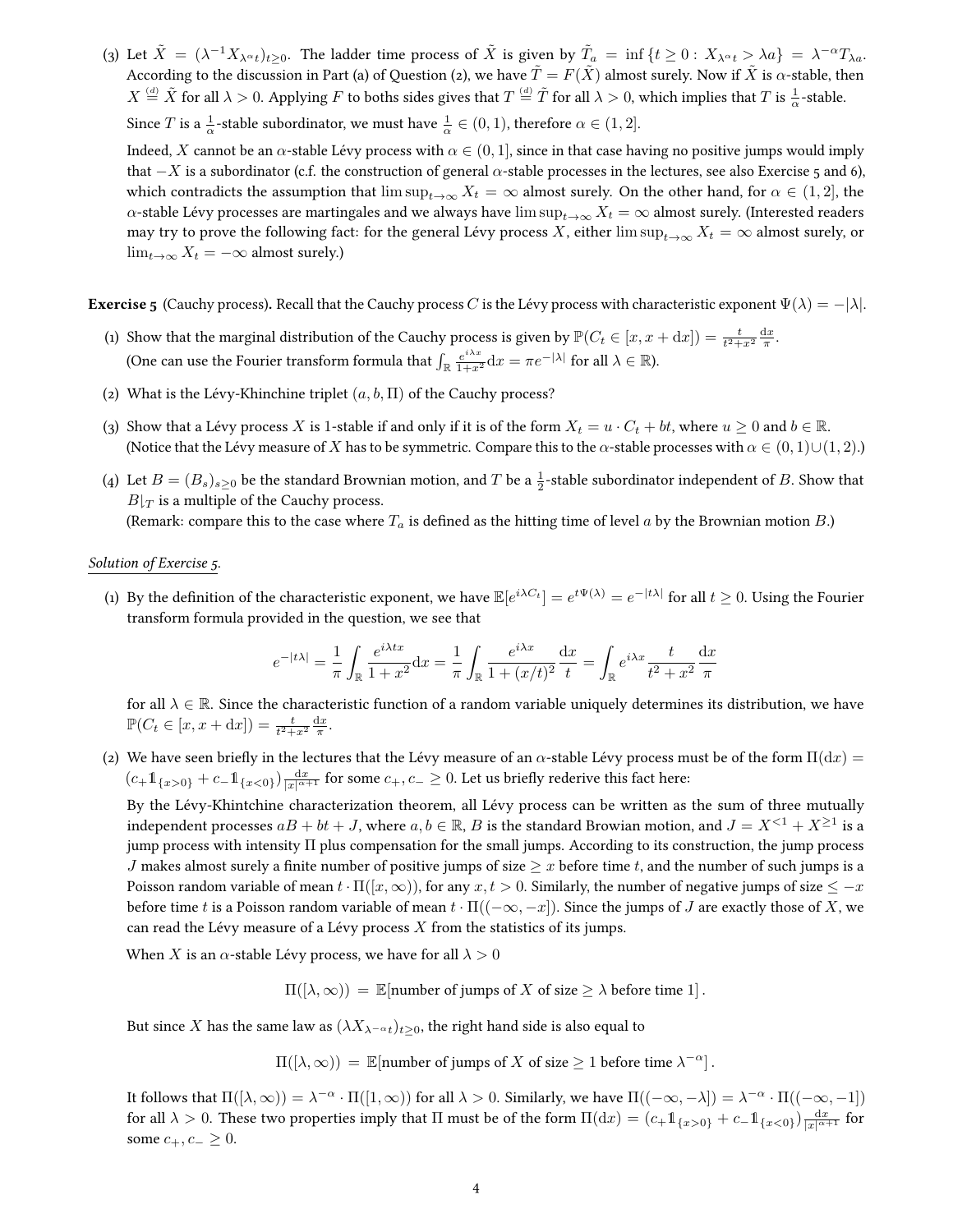Now let us get back to the Cauchy process: since its characteristic exponent  $\Psi(\lambda)$  is proportional to  $|\lambda|$ , the Cauchy process is a 1-stable Lévy process. Moreover, Question 1 shows that the law of the Cauchy process is symmetric with respect to 0. Therefore its Lévy measure must be of the form  $\Pi = c \cdot \frac{dx}{x^2}$  for some  $c > 0$ . Plugging this into the Lévy-Khintchine formula and combining the integrals on  $x > 0$  with those on  $x < 0$ , we obtain that for all  $\lambda > 0$ :

$$
\Psi(\lambda) = -\frac{a^2}{2}\lambda^2 + ib\lambda + c \cdot \int_0^\infty (e^{i\lambda x} + e^{-i\lambda x} - 2) \frac{dx}{x^2} = -\frac{a^2}{2}\lambda^2 + ib\lambda + 2c \cdot \lambda \int_0^\infty (\cos y - 1) \frac{dy}{y^2}.
$$

Since  $\Psi(\lambda) = -\lambda$  for all  $\lambda > 0$ , we have  $a = b = 0$  and  $c = \left(2 \int_0^\infty (1 - \cos y) \mathrm{d}y/y^2 \right)^{-1}$ . Thanks to the formula  $\int_0^\infty$  $\frac{\sin^2(u)}{u^2}{\rm d} u=\frac{\pi}{2},$  we have  $c=\pi^{-1}.$  Thus the Lévy-Khintchine triplet of the Cauchy process is  $(a,b,\Pi)=(0,0,\frac{1}{\pi}\frac{\mathrm{d} x}{x^2}).$ 

(3) As shown in the previous question, if  $X$  is a 1-stable Lévy process, then its Lévy measure must be of the form  $\Pi(\mathrm{d} x)=(c_+\mathbb{1}_{\{x>0\}}+c_-\mathbb{1}_{\{x<0\}})\frac{\mathrm{d} x}{x^2}$ , and for all  $\lambda>0$ , its characteristic exponent of the form

$$
\Psi(\lambda) = ib\lambda + c_{+} \int_{0}^{\infty} (e^{i\lambda x} - 1 - i\lambda x \mathbb{1}_{\{x < 1\}}) \frac{dx}{x^{2}} + c_{-} \int_{0}^{\infty} (e^{-i\lambda x} - 1 + i\lambda x \mathbb{1}_{\{x < 1\}}) \frac{dx}{x^{2}}
$$
  
\n
$$
= (ib + c_{+} \int_{0}^{\infty} (e^{iy} - 1 - iy \mathbb{1}_{\{y < \lambda\}}) \frac{dy}{y^{2}} + c_{-} \int_{0}^{\infty} (e^{-iy} - 1 + iy \mathbb{1}_{\{y < \lambda\}}) \frac{dy}{y^{2}}) \cdot \lambda
$$
  
\n
$$
= (ib + c_{+} \int_{0}^{\infty} (e^{iy} - 1 - iy \mathbb{1}_{\{y < 1\}}) \frac{dy}{y^{2}} + c_{-} \int_{0}^{\infty} (e^{-iy} - 1 + iy \mathbb{1}_{\{y < 1\}}) \frac{dy}{y^{2}} - (c_{+} - c_{-}) \int_{1}^{\lambda} iy \frac{dy}{y^{2}} \right) \cdot \lambda
$$
  
\n
$$
= (\Psi(1) - (c_{+} - c_{-}) \log \lambda) \cdot \lambda
$$

But since X is 1-stable, we must have  $\Psi(\lambda) = \lambda \Psi(1)$  for all  $\lambda > 0$ . It follows that  $c_+ = c_-$ . So the Lévy-Khintchine triplet of X is of the form  $(0, b, \frac{u}{\pi} \frac{dx}{x^2})$  for some  $b \in \mathbb{R}$  and  $u \ge 0$ , which corresponds to  $X_t = u \cdot C_t + bt$ .

(4) Since B is a 2-stable Lévy process, and the subordinator T is  $1/2$ -stable and independent of B, according to Exercise 3,  $B|_T$  is a 1-stable Lévy process. Moreover, since the law of  $B$  is symmetric with respect to 0, so is the law of  $B|_T$ . It follows that the 1-stable process does not have a drift component, and thus is of the form  $u \cdot C$ .

Remark that the independence between  $B$  and  $T$  is crucial for the conclusion to hold. Indeed, by Exercise 4, the ladder time process  $S_a = \inf \{ s \ge 0 : B_s > a \}$  of the Brownian motion  $B$  is also a  $\frac{1}{2}$ -stable subordinator, but in this case  $B|_S$  is the drift process  $B_{S_a} = a$ .

**Exercise 6** (Charateristic exponent of stable processes). Let  $\alpha \in (0,1) \cup (1,2)$  and  $c_+, c_- \ge 0$ . Let X be the  $\alpha$ -stable process of Lévy measure  $\Pi(\mathrm{d}x) = (c_+ 1\!\!\!1_{\{x>0\}} + c_- 1\!\!\!1_{\{x<0\}})\frac{\mathrm{d}x}{|x|^{\alpha+1}}$ .

(1) Show that the characteristic exponent  $\Psi$  of X can be written as

$$
\Psi(\lambda) = \begin{cases} |\lambda|^{\alpha} \cdot (c_+ \Psi_+(1) + c_- \Psi_+(-1)) & \text{if } \lambda \ge 0 \\ |\lambda|^{\alpha} \cdot (c_+ \Psi_+(-1) + c_- \Psi_+(1)) & \text{if } \lambda \le 0, \end{cases}
$$

where  $\Psi_+$  is the characteristic exponent of the  $\alpha$ -stable process of Lévy measure  $\mathbb{1}_{\{x>0\}} \frac{\mathrm{d} x}{x^{\alpha+1}}.$ 



- (2) Let  $\Gamma_{r,R}$  be the oriented closed contour in the upper half-plane defined in the picture above. When  $\alpha \in (0,1)$ , show that the integral of  $z \mapsto \frac{e^{iz}-1}{z^{\alpha+1}}$  along the contour  $\Gamma_{r,R}$  has a finite limit as  $r \to 0$  and  $R \to \infty$ .
- (3) Deduce that  $\Psi_+(-1) = -e^{i\pi\alpha}\Psi_+(1)$  when  $\alpha \in (0,1)$ . Show that the same relation also holds when  $\alpha \in (1,2)$ .
- (4) Deduce that the characteristic exponent of X can be written as  $\Psi(\lambda) = -c|\lambda|^{\alpha} \cdot \left(1 \text{sgn}(\lambda) \cdot \beta \tan\left(\frac{\pi \alpha}{2}\right)\right)$ , where  $\beta = \frac{c_+ - c_-}{c_+ + c_-}$  $\frac{c_+ - c_-}{c_+ + c_-}$  and  $c > 0$  is a constnat that only depends on  $c_+, c_-$  and  $\alpha$ .

## Solution of Exercise 6.

(1) We have seen in the lectures that when  $\alpha \in (0,1) \cap (1,2)$ , there is indeed (in distribution) a unique  $\alpha$ -stable process  $X_+$  of Lévy measure  $1\!\!1_{\{x>0\}}\frac{dx}{x^{\alpha+1}}$ . Its characteristic exponent satisfies  $\Psi_+(\lambda)=|\lambda|^\alpha\cdot\Psi_+(\text{sgn}(\lambda))$  for all  $\lambda\in\mathbb{R}$ . Thanks to the Lévy-Khintchine formula, the relation between the Lévy measures of X and  $X_+$  implies that

$$
\Psi(\lambda) = c_+ \Psi_+(\lambda) + c_- \Psi_+(-\lambda) = |\lambda|^{\alpha} \cdot (c_+ \Psi_+(\text{sgn}(\lambda)) + c_- \Psi_+(-\text{sgn}(\lambda))
$$

for all  $\lambda \in \mathbb{R}$ . This is the same as formula to be proven.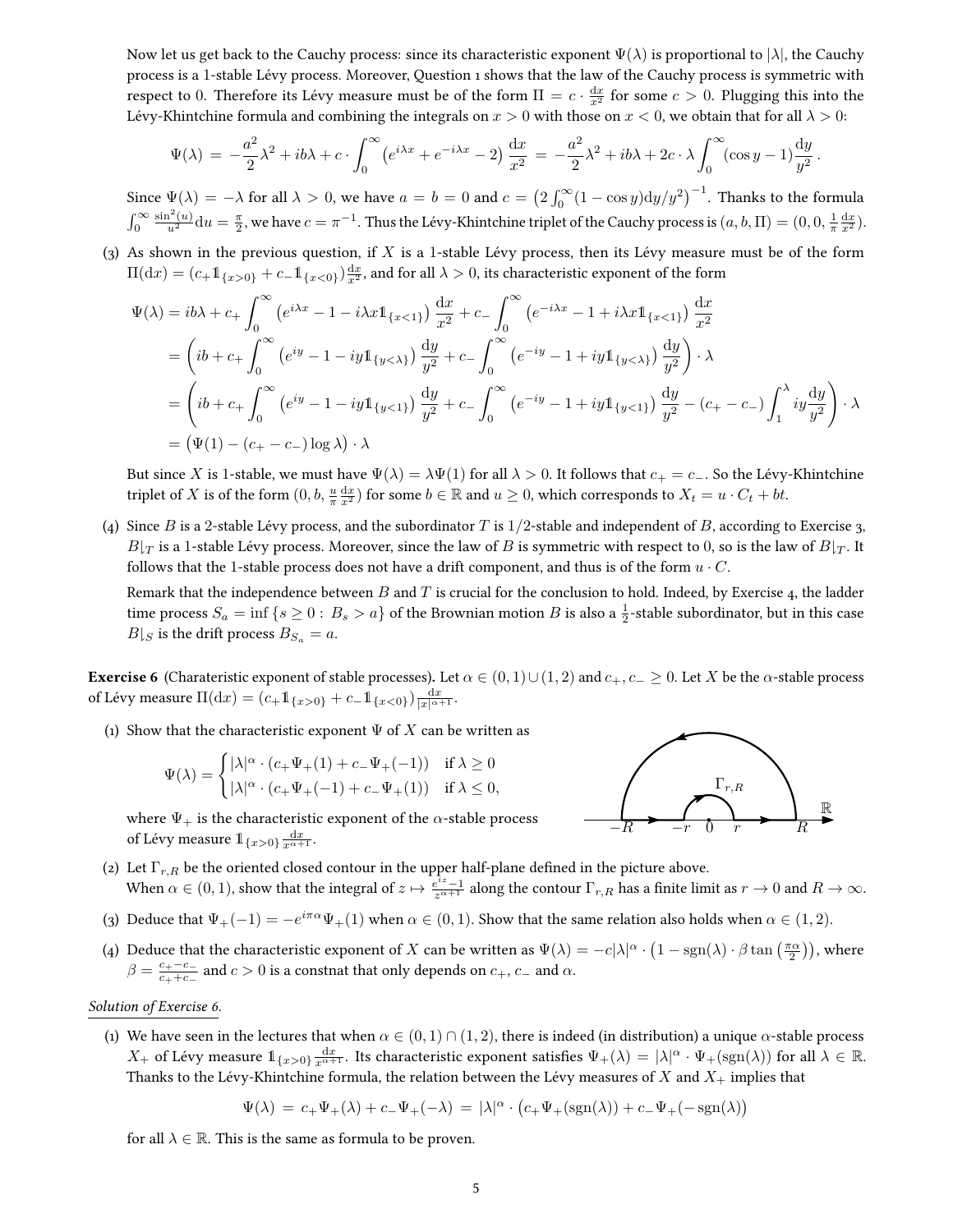(2) When  $\alpha \in (0,1)$ , the function  $\frac{e^{iz}-1}{z^{\alpha+1}}$  is bounded by  $\frac{2}{|z|^{\alpha+1}}$  uniformly when  $|z|\to\infty$  in the upper half-plane, and bounded by  $\frac{2}{|z|^\alpha}$  uniformly when  $z\to 0$ . It follows that the integral of  $z\mapsto \frac{e^{iz}-1}{z^{\alpha+1}}$  on the two circular parts of the contour  $\Gamma_{r,R}$  converges to zero when  $r \to 0$  and  $R \to \infty$ . Therefore

$$
\oint_{\Gamma_{r,R}} \frac{e^{iz} - 1}{z^{\alpha+1}} dz \xrightarrow[r \to 0, R \to \infty]{} \int_0^\infty \frac{e^{iz} - 1}{z^{\alpha+1}} dz + \int_{-\infty}^0 \frac{e^{iz} - 1}{z^{\alpha+1}} dz
$$

(3) Since the function  $z \mapsto \frac{e^{iz}-1}{z^{\alpha+1}}$  is holomorphic in the domain inside the contour  $\Gamma_{r,R}$ . Thus we have by Cauchy's integral theorem  $\oint_{\Gamma_{r,R}}\frac{e^{iz}-1}{z^{\alpha+1}}{\rm d}z=0$  for all  $R>r>0.$  It follows that

<span id="page-5-0"></span>
$$
\int_0^\infty \frac{e^{iz} - 1}{z^{\alpha + 1}} dz + \int_{-\infty}^0 \frac{e^{iz} - 1}{z^{\alpha + 1}} dz = 0.
$$
 (1)

In the analytic branch of  $z \mapsto \frac{e^{iz}-1}{z^{\alpha+1}}$  in the upper half-plane, we have  $\frac{e^{i(-x)}-1}{(-x)^{\alpha+1}} = e^{-i\pi(\alpha+1)} \frac{e^{-ix}-1}{x^{\alpha+1}}$  for all  $x > 0$ . Therefore the second integral in [\(1\)](#page-5-0) simplifies to  $e^{-i\pi\alpha}\int_0^\infty \frac{e^{-ix}-1}{x^{\alpha+1}}{\rm d}x$ . We recognize that  $\int_0^\infty \frac{e^{ix}-1}{x^{\alpha+1}}{\rm d}x = \Psi_+(1)$  and  $\int_0^\infty \frac{e^{-ix}-1}{x^{\alpha+1}}\mathrm{d}x = \Psi_+(-1)$ . Hence the equation [\(1\)](#page-5-0) implies  $\Psi_+(1) + e^{-i\pi\alpha}\Psi_+(-1) = 0$ .

When  $\alpha \in (1,2)$ , we use the function  $z \mapsto \frac{e^{iz}-1-iz}{z^{\alpha+1}}$ . One can check that its contour integral on  $\Gamma_{r,R}$  also converges when  $r \to 0$  and  $R \to \infty$ . Then the same computation shows that  $\Psi(1) + e^{-i\pi\alpha}\Psi_+(-1) = 0$ .

(4) We plug the above relation between  $\Psi_+(1)$  and  $\Psi_+(-1)$  into the expression in Question 1. When  $\lambda > 0$ , it gives

$$
\Psi(\lambda) = |\lambda|^{\alpha} \cdot e^{i\frac{\pi\alpha}{2}} \Psi_+(1) \cdot (c_+ e^{-i\frac{\pi\alpha}{2}} - c_- e^{i\frac{\pi\alpha}{2}})
$$
\n
$$
= |\lambda|^{\alpha} \cdot e^{i\frac{\pi\alpha}{2}} \Psi_+(1) \cdot \cos(\pi\alpha/2) \cdot ((c_+ + c_-) - (c_+ - c_-) \tan(\pi\alpha/2))
$$
\n
$$
= |\lambda|^{\alpha} \cdot e^{i\frac{\pi\alpha}{2}} \Psi_+(1) \cdot (c_+ + c_-) \cos(\pi\alpha/2) \cdot (1 - \beta \tan(\pi\alpha/2))
$$

where  $\beta = \frac{c_+ - c_-}{c_+ + c_-}$  $\frac{c_+ - c_-}{c_+ + c_-}$ . When  $\lambda < 0$ , one can check that only the sign in front of  $\beta$  changes. Therefore we have  $\Psi(\lambda)=c\cdot |\lambda|^\alpha\cdot\left(1-{\rm sgn}(\lambda)\cdot\beta\tan\left(\frac{\pi\alpha}{2}\right)\right)$  for all  $\lambda\in\mathbb{R},$  where  $c=e^{i\frac{\pi\alpha}{2}}\Psi_+(1)\cdot(c_++c_-)\cos\left(\pi\alpha/2\right)$  only depends on  $\alpha$  and  $c_+, c_-.$ 

**Exercise** 7. Let  $\mathbb{H} = \{z \in \mathbb{C} \mid \text{Im}(z) > 0\}$  be the upper half-plane, and  $\overline{\mathbb{H}} = \mathbb{H} \cup \mathbb{R}$  its closure. Show that the characteristic exponent of a subordinator can be extended to a continuous function  $\Psi : \overline{\mathbb{H}} \to \mathbb{C}$  that is analytic in  $\mathbb{H}$ .

Solution of Exercise 7. The characteristic exponent  $\Psi$  of a subordinator X satisfies  $e^{\Psi(\lambda)} = \mathbb{E}[e^{i\lambda X_1}] = \int_0^\infty e^{i\lambda x} \mu_1(\mathrm{d}x)$ , where  $\mu_1$  denotes the law of  $X_1$ . The distribution  $\mu_1$  is supported on  $[0,\infty)$  since X is a subordiantor. For  $\lambda \in \mathbb{C}$  and  $x \ge 0$ , we have  $|e^{i\lambda x}| = e^{-\operatorname{Im}(\lambda)x}$ . Therefore

- For all  $\lambda \in \overline{\mathbb{H}}$ , the function  $x \mapsto |e^{i\lambda x}|$  is bounded by 1. Hence  $\lambda \mapsto \int_0^\infty e^{i\lambda x} \mu_1(\mathrm{d}x)$  is continuous on  $\overline{\mathbb{H}}$ .
- Fix any  $\epsilon > 0$ . For all  $\lambda \in \mathbb{H}_{\epsilon} := \{z \in \mathbb{C} \mid \text{Im}(z) > \epsilon\}$ , the function  $x \mapsto \left|\frac{d}{d\lambda}e^{i\lambda x}\right|$  is bounded by  $xe^{-\epsilon x}$ , which is  $\left|\frac{\mathrm{d}\lambda}{\mathrm{d}\lambda}\right|^{c}$  | integrable with respect to  $\mu_1(\mathrm{d}x)$ . Hence  $\lambda \mapsto \int_0^\infty e^{i\lambda x} \mu_1(\mathrm{d}x)$  has a well-defined complex derivative when  $\lambda \in \mathbb{H}_\epsilon$ .

It follows that  $e^{\Psi(\lambda)}$  extends to a continuous function on  $\overline{\mathbb{H}}$  that is analytic on  $\mathbb{H}.$  Using the argument seen in the lectures, that is,  $\mathbb{E}[e^{i\lambda X_1}]=\mathbb{E}[e^{i\lambda X_{1/n}}]^n$  for all  $n\geq 1$  and  $\mathbb{E}[e^{i\lambda X_{1/n}}]\to \mathbb{E}[e^{i\lambda X_0}]=1$  as  $n\to\infty,$  we see that  $\mathbb{E}[e^{i\lambda X_1}]\neq 0$  for all  $\lambda\in\overline{\mathbb{H}}.$  It follows that its logarithm  $\Psi$  is well-defined, continuous on  $\overline{\mathbb{H}}.$  and analytic on  $\mathbb{H}.$ 

**Exercise 8** (Gamma process). For  $s\in\mathbb{Z}_{\geq 1}$  and  $t>0,$  let  $\mu_s^t$  be the law of  $\|B_t\|^2$ , where  $B=(B^1,\cdots,B^s)$  is the standard Brownian motion in  $\R^s$ , and  $\|\cdot\|$  is the  $L^{\overline{2}}$  norm of  $\R^s$ . (The process  $\|B\|^2$  is called the *squared Bessel process* of dimension  $s$ .)

(1) Compute the density function of  $\mu_s^t$ . (Hint: the definition of the Gamma function for  $a>0$  is  $\Gamma(a)=\int_0^\infty x^{a-1}e^{-x}\mathrm{d}x$ .)

Notice that the above density function makes sense for all  $s>0$ . From now on, we use it to define  $\mu_s^t$  for all  $s\in(0,\infty).$ 

- (2) Show that if  $X$  and  $Y$  are independent random variables of laws  $\mu_s^t$ ,  $\mu_{s'}^t$  respectively, then  $X+Y$  has the law  $\mu_{s+s'}^t$ .
- (3) Deduce that  $\mu_s^t$  is infinitely divisible for all  $s > 0$  and  $t > 0$ .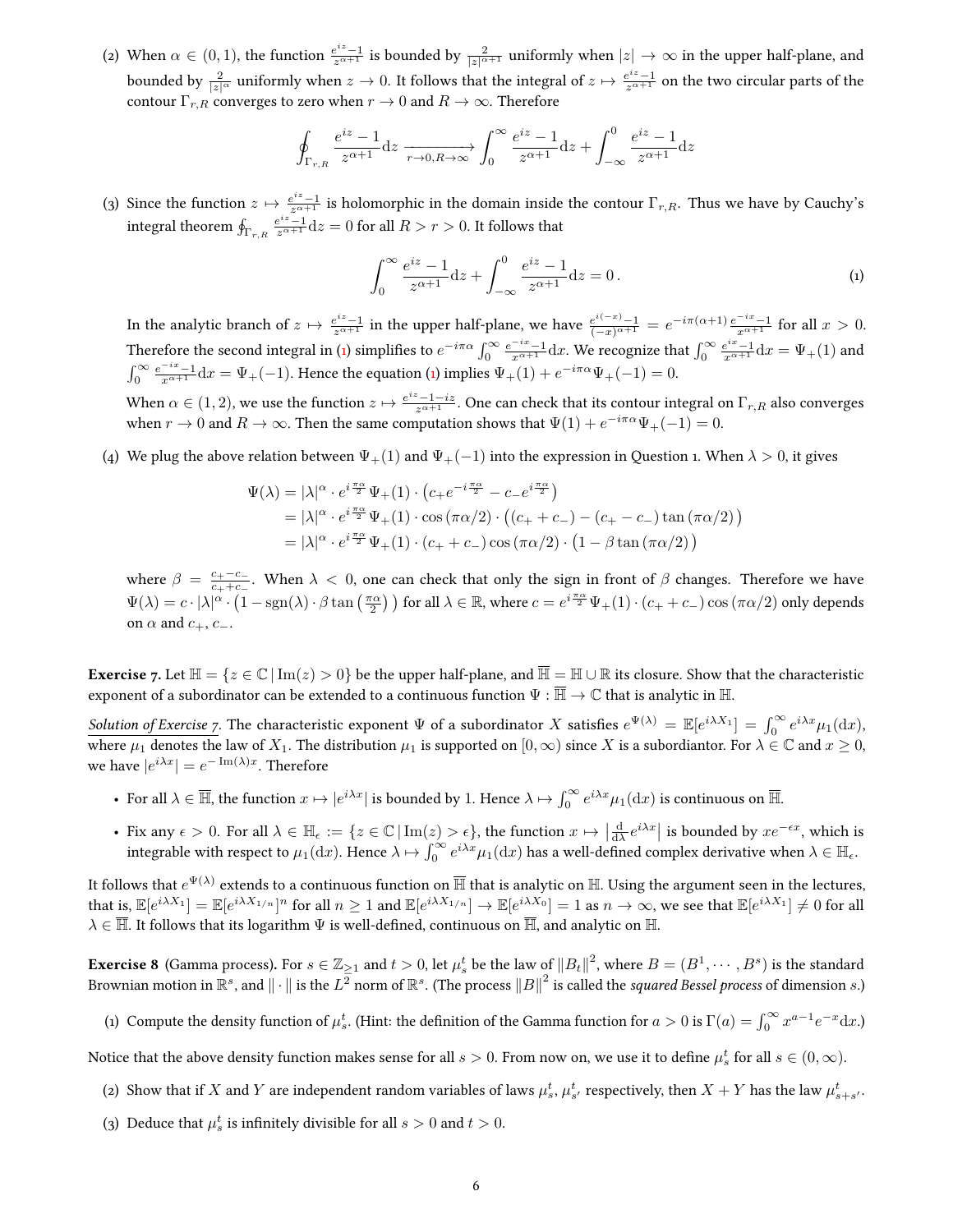Let  $\gamma^t=(\gamma_s^t)_{s\geq 0}$  be a Lévy process such that  $\mu_s^t$  is the law of  $\gamma_s^t$  for all  $s>0.$  (For this we admit the following general result: a probability distribution  $\mu$  on  $\mathbb R$  is infinitely divisible if and only if there is a Lévy process X such that  $\mu$  is the law of  $X_1$ . In the case of subordinators, this statement is actually simple to prove, and we leave it as a simple additional exercise!) The process  $\gamma^t$  is called a *Gamma process*.

- (4) Show that  $\gamma^t$  is a subordinator, and compute its characteristic exponent  $\Psi^t(\lambda)$ . (Hint: one may carry out the computation for  $\lambda \in i\mathbb{R}_{\geq 0}$  and apply the result of Exercise 7.)
- (5) Check that the  $\gamma^t$  is the pure jump subordinator of Lévy measure  $\Pi^t(\text{d}x) = \frac{1}{2x}e^{-x/2t}\text{d}x$ .

### Solution of Exercise 8.

(1) The law of the Gaussian vector  $(B_t^1,\cdots,B_t^s)$  is given by  $\left(\frac{1}{2\pi t}\right)^{s/2}\exp\left(-\frac{x_1^2+\cdots+x_s^2}{2t}\right)\mathrm{d} x_1\cdots\mathrm{d} x_s.$  Thanks to the rotation invariance of the Lebesgue measure, it can be written in the polar coordinate as  $\left(\frac{1}{2\pi t}\right)^{s/2}\exp\left(-\frac{r^2}{2t}\right)$  $\frac{r^2}{2t}$ ). $r^{s-1}$ drd $\sigma$ , where  $\sigma$  is the area measure on the unit sphere  $\mathbb{S}^{s-1}\subset\mathbb{R}^s$ . Hence for any bounded measurable function f, we have

$$
\mathbb{E}\left[f(\|B_t\|^2)\right] = \left(\frac{1}{2\pi t}\right)^{s/2} \int_0^\infty dr \int_{\mathbb{S}^{s-1}} d\sigma \cdot e^{-r^2/2t} r^{s-1} \cdot f(r^2).
$$

We integrate out the angular variables and make the change of variable  $r^2 = x$ . After simplification, we obtain

$$
\mathbb{E}\left[f(\|B_t\|^2)\right] = c_s^t \int_0^\infty dx \cdot e^{-x/2t} x^{s/2-1} \cdot f(x) \tag{2}
$$

<span id="page-6-0"></span>.

for some normalization constant  $c_s^t$ . We determine  $c_s^t$  by setting  $f = 1$  in the above equation, that is

$$
c_s^t = \left(\int_0^\infty x^{s/2 - 1} e^{-x/2t} dx\right)^{-1} = \left((2t)^{s/2} \int_0^\infty x^{s/2 - 1} e^{-x} dx\right)^{-1} = \left((2t)^{s/2} \Gamma(s/2)\right)^{-1}
$$

Then it follows from [\(2\)](#page-6-0) that  $\mu_s^t(\text{d}x) = \rho_s^t(x) \text{d}x$ , with the density function

$$
\rho_s^t(x)=\frac{1}{(2t)^{s/2}\Gamma(s/2)}x^{s/2-1}e^{-x/2t}\,.
$$

(This is known as a Gamma distribution.)

(2) When  $s$  and  $s'$  are positive integers, the result is immediate: indeed, if  $\tilde{B}$  is a standard Brownian motion in  $\mathbb{R}^{s+s'},$ then its first  $s$  components  $B=(\tilde{B}^1,\cdots,\tilde{B}^s)$  and last  $s'$  components  $B'=(\tilde{B}^{s+1},\cdots,\tilde{B}^{s+s'})$  are two independent standard Brownian motions in  $\R^s$  and  $\R^{s'}$ , respectively. Therefore  $\|B_t\|^2$  and  $\|B'_t\|^2$  are two independent random variables of laws  $\mu_s^t$  and  $\mu_{s'}^t$  respectively, and  $\|\tilde{B}_t\|^2=\|B_t\|^2+\|B_t'\|^2$  indeed follows the law  $\mu_{s+s'}^t$ .

For general values of  $s, s' \geq 0$ , let  $\nu$  be the law of  $X + Y$  for two independent random variables X, Y of distributions  $\mu_s^t$  and  $\mu_{s'}^t$ . For any bounded measurable function  $f$ , we have

$$
\mathbb{E}[f(X+Y)] = \int_{[0,\infty)^2} f(x+y) \cdot \rho_s^t(x)\rho_{s'}^t(y) \, \mathrm{d}x \mathrm{d}y = \int_0^\infty f(z) \cdot \left(\int_0^z \rho_s^t(x) \cdot \rho_{s'}^t(z-x) \, \mathrm{d}x\right) \mathrm{d}z.
$$

Therefore the distribution  $\nu$  has a density given by the convolution

$$
\int_0^z \rho_s^t(x) \cdot \rho_{s'}^t(z-x) dx = c_{s,s'}^t \int_0^z x^{s/2-1} (z-x)^{s'/2-1} e^{-z/2t} dx
$$
  
=  $c_{s,s'}^t \left( \int_0^1 u^{s/2-1} (1-u)^{s'/2-1} dx \right) \cdot z^{(s+s')/2-1} e^{-z/2t},$ 

where  $c_{s,s'}^t$  is some constant that does not depend on  $z$ . We see that the density function of  $\nu$  is proportional to that of  $\mu^t_{s+s'}$ . Since both are probability measures, we must have  $\nu=\mu^t_{s+s'}$ .

(3) According to the previous question, for all  $s,t>0$  and integer  $n\geq 1$ , a random variable  $X$  of law  $\mu_s^t$  can be written as the sum of  $n$  i.i.d. random variables of law  $\mu_{s/n}^t$ . Therefore the distribution  $\mu_s^t$  is infinitely disivible.